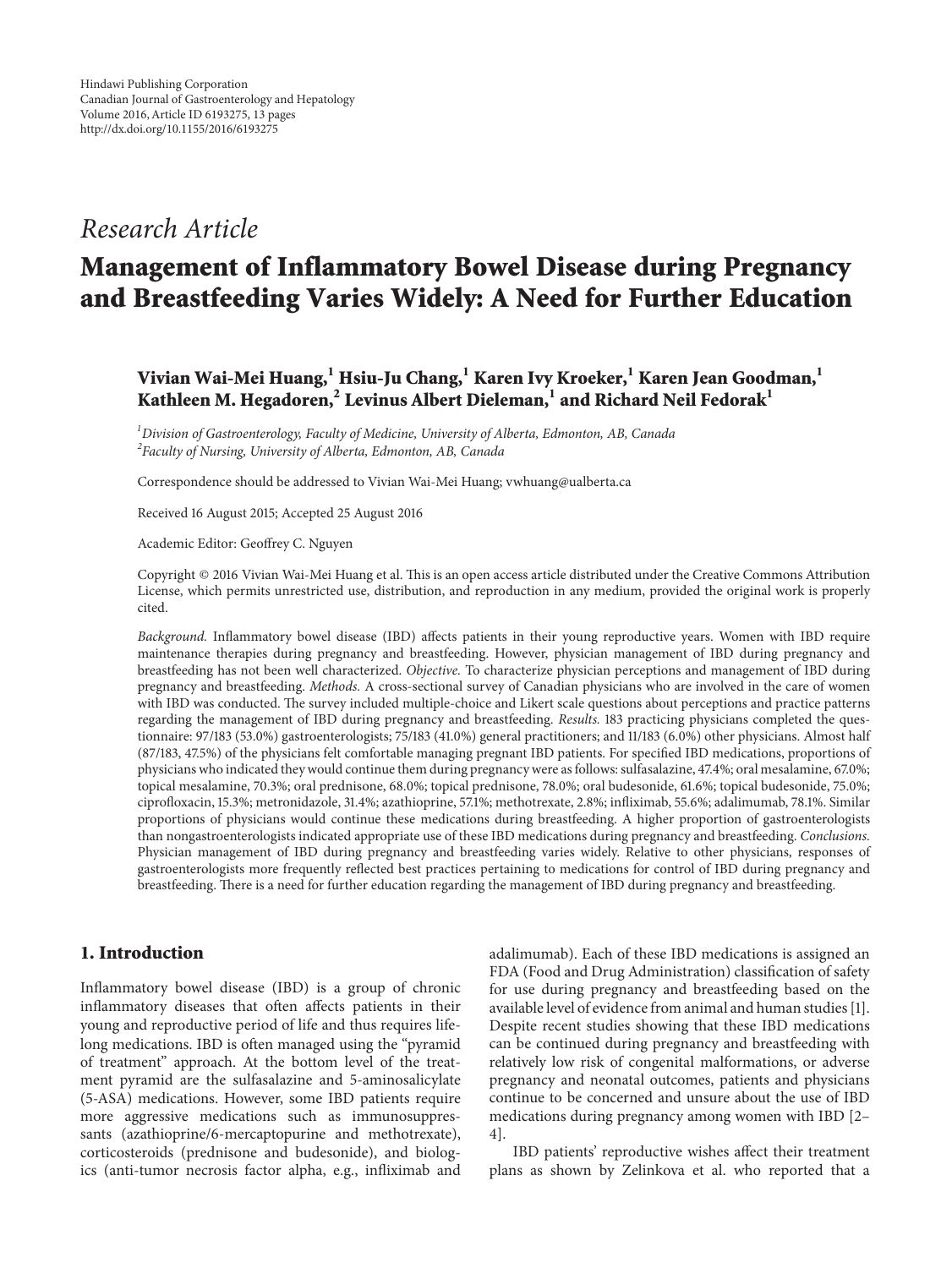third of IBD patients who plan to have children require medication changes [5]. In addition, female IBD patients receive significantly less immunosuppressants compared to male IBD patients, although they may have higher disease activity, suggesting that there is a gender-specific difference in the therapeutic management of IBD patients [6]. This gender-specific difference in management may be related to inadequate knowledge or experience regarding the use of IBD medications during the reproductive period. For example, even among expert gastroenterologists who have published on the use of thiopurines in IBD, 89% would continue azathioprine until delivery, while 9% would never administer azathioprine during pregnancy [7]. In the Canadian health care system, the care of women with IBD involves various physician groups including general practitioners, internists, gastroenterologists, and obstetricians. General practitioners and internists often are the initial physicians for preconception and early pregnancy care.

The objective of this study was to assess the IBD-specific knowledge and use of IBD medications with respect to pregnancy and breastfeeding of practicing Canadian physicians who are involved in the care of women with IBD.

#### **2. Methods**

*2.1. Study Design.* This study was a cross-sectional survey assessing physician perception and practice patterns regarding the management of IBD during pregnancy and breastfeeding.

*2.2. Settings and Participants.* The study was conducted from the Inflammatory Bowel Disease Consultation and Research Clinic at the University of Alberta Hospital (Edmonton, Canada) between 2012 and 2013. In order to reach physicians who were involved in the care for women with IBD, the following physician groups were recruited: physicians who referred patients to the IBD clinic, physicians who attended the national Mentoring in IBD conference, physicians who attended the Gastroenterologists (GI) for General Practitioners (GP), a Northern Alberta educational event hosted by the University of Alberta on the management of GI diseases, and physician members of the Canadian Association of Gastroenterology (CAG). Referring physicians and physicians attending the conferences were given a study package consisting of an informed consent document that indicated consent would be implied by submitting the questionnaire, the study questionnaire, and a stamped self-addressed return envelope. Members of CAG were invited via directed email with a link to a web-based version of the questionnaire. After selecting the link, they were provided with the information letter and study questionnaire. Although physicians in training were at these conferences and were provided study packages, only practicing physicians were included in this analysis. All responses were collected anonymously, in order to encourage participation in the study. Since responses were anonymous, tracking of invited physicians and second recruitment attempts could not be conducted.

*2.3. Data Sources and Variable Definitions.* The study questionnaire (see Appendix in Supplementary Material available online at http://dx.doi.org/10.1155/2016/6193275) included questions on demographics (practice setting, scope of practice, proportion with IBD of patients in their practice, and number of pregnant IBD patients managed in the past year), comfort managing pregnant IBD patients, and use of medications to treat IBD (a) during pregnancy and (b) during breastfeeding. The questions on physician demographics were based on review of other survey-based studies on physician management of IBD [7–10]. The study questionnaire was reviewed by three IBD specialists (Karen Ivy Kroeker, Levinus Albert Dieleman, and Richard Neil Fedorak) and a clinical epidemiologist (Karen Jean Goodman) who provided feedback to increase validity (see Appendix for full questionnaire).

To characterize use of medications, physicians were asked the following for each medication category:

> Question # 17: Please indicate if you would stop the medication, continue the medication, continue adjusted, or are unsure, if your patient informed you she was trying to conceive, or that she was pregnant.

> Question # 18: Please indicate if you would stop the medication, continue the medication, continue adjusted, or are unsure, if your patient informed you she was breastfeeding.

Responses could be "stop," "continue," "continue adjusted," or "unsure."

The medication categories listed were sulfasalazine, mesalamine (5-aminosalicylate, 5-ASA) both oral and topical, prednisone (oral and topical), budesonide (oral and topical), ciprofloxacin, metronidazole, azathioprine/6 mercaptopurine, methotrexate, infliximab, and adalimumab. These were the most commonly used and nationally available medications used to treat IBD at the time of this survey study.

*2.4. Methods Used to Reduce Bias.* To enhance representativeness of participating physicians, all referring physicians to the University of Alberta IBD clinic, all physician members of CAG, and all physicians attending the conferences were invited to participate, without exclusionary criteria. Their responses were collected anonymously, to encourage participation and minimize selection bias due to hesitancy to participate because of identification. Measurement bias was minimized by using a mixture of detailed multiple choice and Likert-scale questions to accurately classify practice demographics and practice patterns.

*2.5. Statistical Analysis.* For continuous variables, medians and interquartile ranges (IQR) were tabulated, and medians were compared across subgroups using nonparametric Mann-Whitney and Kruskal Wallis tests. For categorical variables, frequency distributions of categories were tabulated, and differences in distributions were compared across subgroups using the Chi-square  $(\chi^2)$  test. Certain categorical data were collapsed for comparisons among subgroups (see Appendix for full questionnaire, answers, and collapsed categories).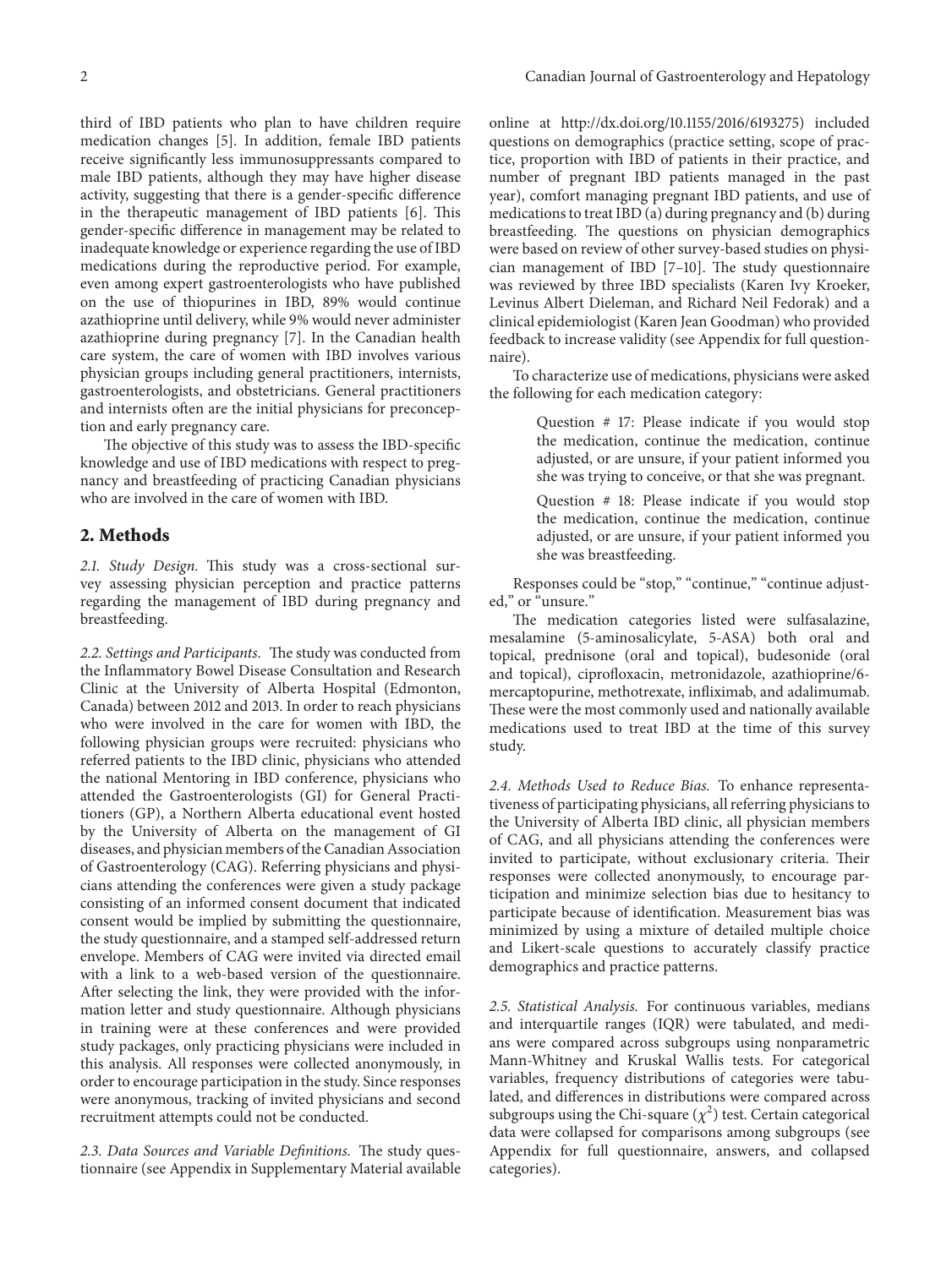*Missing Responses*. As many respondents did not complete every medication-related questionnaire, for questions with missing responses, frequencies and percentages were calculated using the total number of responses for the specific question as the adjusted denominator. Statistical analyses was also conducted with nonresponse treated as incorrect answers and the total number of participants as the denominator.

 $p$  values for the null hypothesis of no difference are reported for the comparison of medians and frequency distributions.The statistical program SPSS version 21.0 (IBM Corp. Released 2012, IBM SPSS Statistics for Windows, Version 21.0, Armonk, NY) was used for all data analysis.

*2.6. Ethical Considerations.* This study and the study materials were approved by the Health Research Ethics Board (HREB) of the University of Alberta. Physicians were informed that their participation in this study was voluntary. Return of the completed questionnaires was considered informed consent, and results were kept anonymous.

#### **3. Results**

*3.1. Characteristics of Study Population.* In total, 120 study packages were handed out at Mentoring in IBD, 60 were handed out at GI for GP meeting, 250 were mailed to referring physicians, and e-mail invitations were sent to all CAG members (approximately 400 packages/invitations were given out). A total of 206 invitees returned completed questionnaires, 64 from Mentoring in IBD (53.3%), 20 from GI for GP (33.3%), 68 from referring physician mailouts (27.2%), and 54 from CAG e-invite responses (13.5%). After excluding the 23 physician-in-training questionnaires, 183 practicing Canadian physicians were included for analysis in this study. Sociodemographic characteristics and practice characteristics are shown in Table 1. More than two-thirds of the respondents were male physicians (69.4%). More than half of respondents identified themselves as practicing gastroenterologists (53.0%), while the rest were general practitioners (43.0%) or other specialists (6.0%). More than two-thirds (70.6%) of respondents reported working in a community setting; almost all the general practitioners (98.6%) identified themselves as working in the community, compared to only half of the gastroenterologists. Half the physicians surveyed (49.7%) reported that the proportion with IBD of patients in their practice was less than 10%; almost all the general practitioners fell in this category, compared to the other physician groups. Almost half the physicians surveyed (41.5%) had managed no pregnant IBD patients in the past year. Most general practitioners (72.0%) had managed no pregnant IBD patients in the past year, while most gastroenterologists had managed up to 10 pregnant IBD patients (69.1%) or more than 10 pregnant IBD patients (15.5%) in the past year.

*3.2. Physician Perceptions.* As shown in Table 2, more gastroenterologists than other specialists or general practitioners indicated that more than 50% of their female IBD patients of reproductive age inform them when they are trying to become pregnant. Similarly, more gastroenterologists than other specialists or general practitioners indicated that more than 50% of their female IBD patients of reproductive age inform them when they are pregnant.

*3.3. Use of Sulfasalazine and 5-Aminosalicylates.* As shown in Table 3, 47.4% of surveyed physicians indicated they would continue sulfasalazine treatment among pregnant women with IBD, while 67.0% would continue oral mesalamine and 70.3% would continue topical mesalamine. A higher proportion of gastroenterologists compared to other specialists and general practitioners would continue these medications during pregnancy. As shown in Table 4, 40.3% of surveyed physicians would continue sulfasalazine treatment among women with IBD who are breastfeeding, while 64.8% would continue oral mesalamine and 70.8% would continue topical mesalamine. Among gastroenterologists, a higher proportion would continue sulfasalazine during pregnancy than during breastfeeding.

*3.4. Use of Corticosteroids.* As shown in Table 3, 68.0% of surveyed physicians would continue oral prednisone and 78.8% would continue topical prednisone during pregnancy; 61.6% would continue oral budesonide and 75.0% would continue topical budesonide during pregnancy. Smaller proportions of general practitioners compared to gastroenterologists and other specialists indicated they would continue oral prednisone during pregnancy. As shown in Table 4, 73.3% of physicians would continue oral prednisone and 84.2% would continue topical prednisone during breastfeeding; 69.9% would continue oral budesonide and 79.8% would continue topical budesonide during breastfeeding. Similar proportions of physicians would continue oral and topical prednisone and budesonide during both pregnancy and breastfeeding.

*3.5. Use of Antibiotics.* As shown in Table 3, 15.3% of surveyed physicians would continue ciprofloxacin and 31.4% would continue metronidazole during pregnancy. A higher proportion of gastroenterologists compared to other specialists and general practitioners would continue ciprofloxacin during pregnancy. A higher proportion of general practitioners compared to other specialists and gastroenterologists would continue metronidazole during pregnancy. As shown in Table 4, 28.7% would continue ciprofloxacin and 35.8% would continue metronidazole during breastfeeding. It was not clear that the distribution of responses for the use of ciprofloxacin during breastfeeding differed across physician group beyond random variation, given a  $p$  value of 0.13.

*3.6. Use of Immunosuppressants.* As shown in Table 3, 57.1% of physicians surveyed indicated they would continue azathioprine during pregnancy; 2.8% would continue methotrexate during pregnancy. A larger proportion of gastroenterologists compared to other specialists and general practitioners indicated they would continue azathioprine/6 mercaptopurine during pregnancy. A higher proportion of gastroenterologists compared to other specialists and general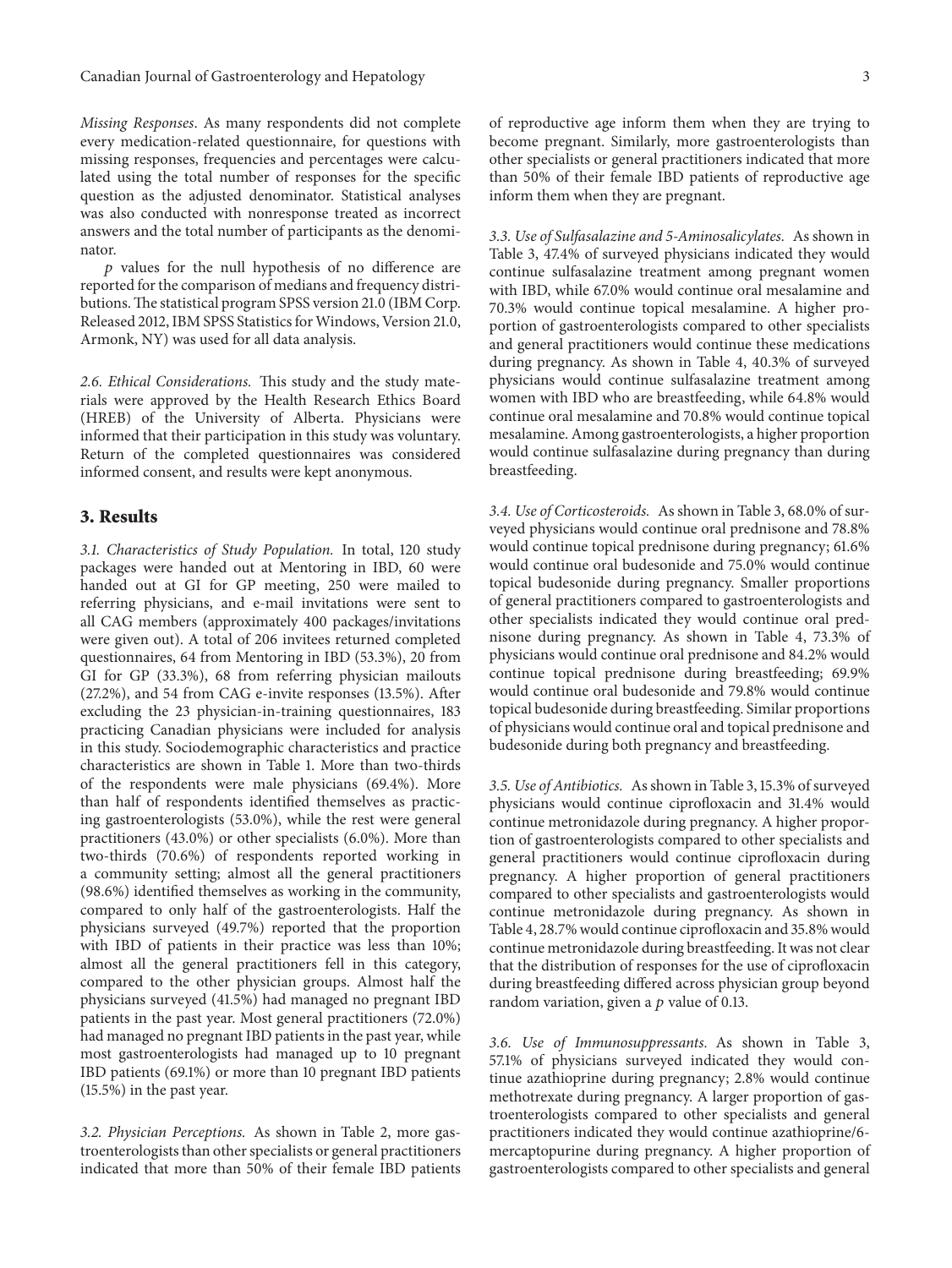|                                                            | All physicians |         | Gastroenterologists |            | Other specialists |                  | General practitioners |                  |              |
|------------------------------------------------------------|----------------|---------|---------------------|------------|-------------------|------------------|-----------------------|------------------|--------------|
|                                                            | $n/N^*$        | $\%$ ** | $n/N^*$             | $\%$ **    | $n/N^*$           | $\%$ **          | $n/N^*$               | $\%$ **          | $p$ value    |
| Gender                                                     |                |         |                     |            |                   |                  |                       |                  |              |
| Male                                                       | 127            | 69.4    | 76/97               | 78.4       | 9/11              | 81.8             | 47/84                 | 56.0             | 0.005        |
| Female                                                     | 56             | 30.6    | 21/97               | 21.6       | 2/11              | 18.2             | 37/84                 | 44.0             |              |
| Training status                                            |                |         |                     |            |                   |                  |                       |                  |              |
| Gastroenterologist                                         | 97             | 53.0    | $\sqrt{2}$          | $\sqrt{2}$ | T                 |                  |                       | $\overline{1}$   |              |
| General practitioner                                       | 75             | 41.0    | $\sqrt{2}$          | $\sqrt{2}$ | T                 |                  |                       | $\sqrt{2}$       |              |
| Other                                                      | 11             | 6.0     | $\sqrt{2}$          | $\sqrt{2}$ | $\sqrt{2}$        | $\sqrt{2}$       |                       | $\prime$         |              |
| Years in practice                                          |                |         |                     |            |                   |                  |                       |                  |              |
| <5 years                                                   | $27\,$         | 14.8    | 20/97               | 20.6       | 1/11              | 9.1              | 6/84                  | 8.0              |              |
| 5 to 10 years                                              | 26             | 14.2    | 22/97               | 22.7       | 1/11              | 9.1              | 3/84                  | 4.0              | 0.001        |
| 11 to 20 years                                             | 47             | 25.7    | 19/97               | 19.6       | 3/11              | 27.3             | 25/84                 | 33.3             |              |
| >20 years                                                  | 83             | 45.4    | 36/97               | 37.1       | 6/11              | 54.5             | 41/84                 | 54.7             |              |
| Population of city<br>$(n = 131)^{*}$                      |                |         |                     |            |                   |                  |                       |                  |              |
| $<$ 100,000                                                | 46             | 35.1    | 7/47                | 14.9       | 4/9               | 44.4             | 35/75                 | 46.7             |              |
| 100,000 to 499,999                                         | 28             | 21.4    | 12/47               | 25.5       | 1/9               | 11.1             | 15/75                 | 20.0             | 0.007        |
| >500,000                                                   | 57             | 43.5    | 28/47               | 59.6       | 4/9               | 44.4             | 25/75                 | 33.3             |              |
| Practice setting $(n = 180)^*$                             |                |         |                     |            |                   |                  |                       |                  |              |
| Community                                                  | 127            | 70.6    | 48/96               | 50.0       | 7/11              | 63.6             | 72/84                 | 98.6             | < 0.001      |
| Academic                                                   | 53             | 29.4    | 48/96               | 50.0       | 4/11              | 36.4             | 1/73                  | 1.4              |              |
| Percentage of patients with<br>IBD in practice             |                |         |                     |            |                   |                  |                       |                  |              |
| <10%                                                       | 91             | 49.7    | 12/97               | 12.4       | 6/11              | 54.5             | 73/84                 | 97.3             |              |
| $10 - 24%$                                                 | 51             | 27.9    | 46/97               | 47.4       | 3/11              | 27.3             | 2/84                  | 2.7              | < 0.001      |
| 25-50%                                                     | 27             | 14.8    | 26/97               | 28.8       | $1/11$            | 9.1              | $\boldsymbol{0}$      | $\overline{0}$   |              |
| $>50\%$                                                    | 14             | 7.7     | 13/97               | 13.4       | 1/11              | 9.1              | $\boldsymbol{0}$      | $\boldsymbol{0}$ |              |
| Number of IBD patients<br>seen each year                   |                |         |                     |            |                   |                  |                       |                  |              |
| $0$ to $9$                                                 | 33             | 18.0    | 1/97                | $1.0\,$    | 3/11              | 27.3             | 29/84                 | 38.7             |              |
| 10 to 50                                                   | 66             | 36.1    | 18/97               | 18.6       | 5/11              | 45.5             | 43/84                 | 57.4             |              |
| 51 to 100                                                  | 18             | 9.8     | 15/97               | 15.5       | 1/11              | 9.1              | 2/84                  | 2.7              | < 0.001      |
| 101 to 150                                                 | 18             | 9.8     | 18/97               | 18.6       | $\boldsymbol{0}$  | $\boldsymbol{0}$ | $\boldsymbol{0}$      | $\boldsymbol{0}$ |              |
| More than 150                                              | 48             | 26.2    | 45/97               | 46.4       | 2/11              | $18.2\,$         | $1/84\,$              | $1.3\,$          |              |
| Number of pregnant IBD<br>patients managed in past<br>year |                |         |                     |            |                   |                  |                       |                  |              |
| None                                                       | 76             | 41.5    | 15/97               | 15.5       | 7/11              | 63.6             | 54/84                 | 72.0             |              |
| Up to 10                                                   | $70\,$         | 38.3    | 67/97               | 69.1       | $1/\sqrt{11}$     | 9.1              | 2/84                  | 2.7              | $<\!\!0.001$ |
| 11 and more                                                | $37\,$         | 20.2    | 15/97               | 15.5       | $3/11$            | 27.3             | 19/84                 | 25.3             |              |

|  |  |  | TABLE 1: Characteristics of practicing Canadian physicians surveved regarding the management of IBD during pregnancy and breastfeeding |  |  |
|--|--|--|----------------------------------------------------------------------------------------------------------------------------------------|--|--|
|  |  |  |                                                                                                                                        |  |  |

 $\overline{n}$  in = number of responses falling into the response category; N = number of physicians who answered the question.<br>\*\*Percentages are calculated using the number of physicians who selected the response category as th training status who provided a response to the question as the denominator.

GI: gastroenterologist, GP: general practitioner, and other: other specialists (general internists and surgeons).

IBD: inflammatory bowel disease.

practitioners indicated they would continue methotrexate during pregnancy. As shown in Table 4, 49.4% of physicians would continue azathioprine during breastfeeding; 8.5% would continue methotrexate during breastfeeding. A higher

proportion of gastroenterologists indicated they would continue azathioprine/6-mercaptopurine and methotrexate during breastfeeding compared to other specialists and general practitioners.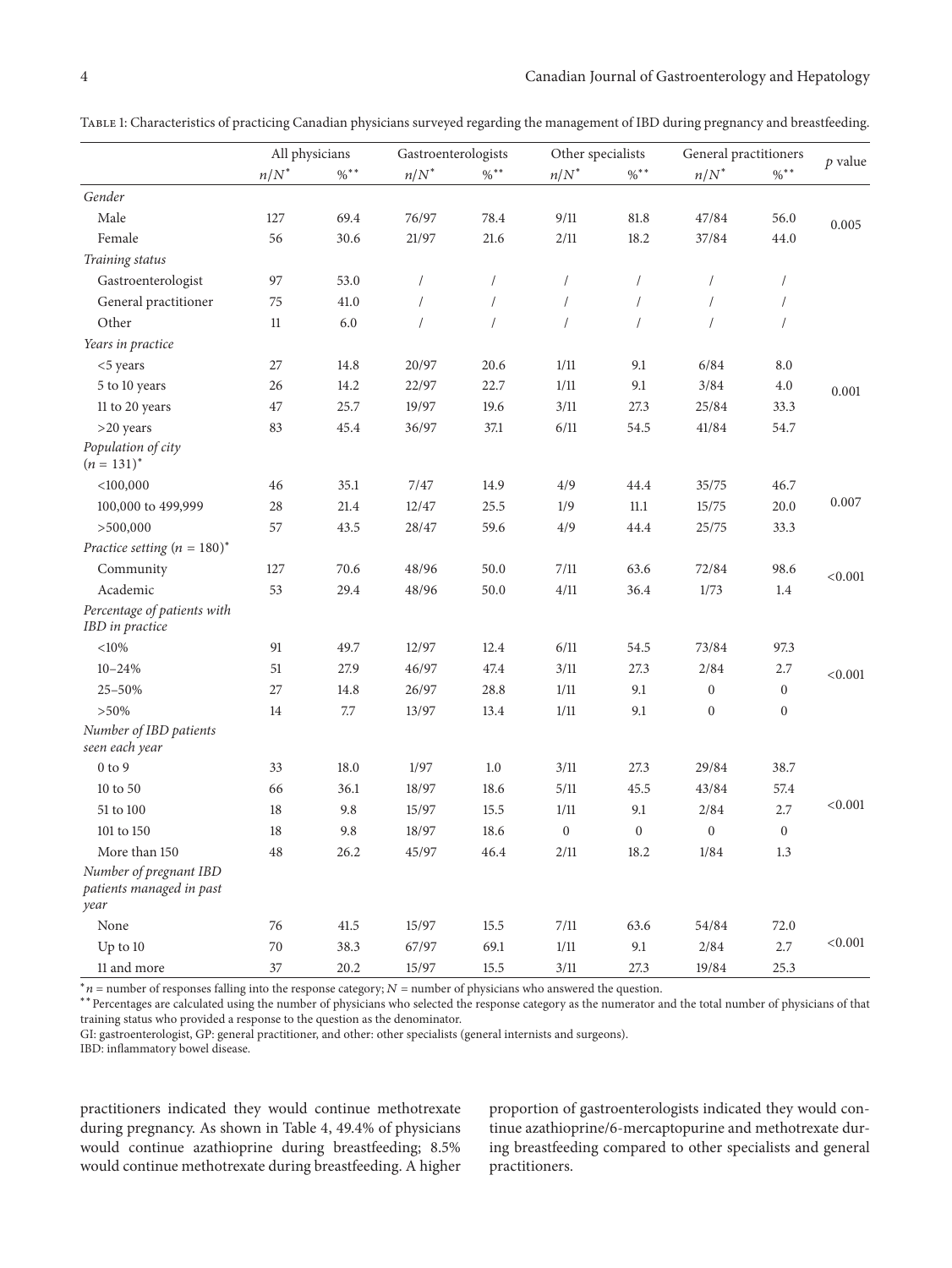|                | <10%    |         | $10 - 24\%$ |            | $25 - 50%$ |         | $>50\%$                                                                                                             |         | $p$ value |
|----------------|---------|---------|-------------|------------|------------|---------|---------------------------------------------------------------------------------------------------------------------|---------|-----------|
|                | $n/N^*$ | $\%$ ** | $n/N^*$     | $\%$ **    | $n/N^*$    | $\%$ ** | $n/N^*$                                                                                                             | $\%$ ** |           |
|                |         |         |             |            |            |         | What percentage of your female IBD patients of reproductive age inform you when they are trying to become pregnant? |         |           |
| GI             | 13/95   | 13.7    | 16/95       | $(16.8\%)$ | 15/95      | 15.8    | 51/75                                                                                                               | 53.7    |           |
| GP             | 44/73   | 60.3    | 9/73        | $(12.3\%)$ | 8/73       | 11.0    | 12/73                                                                                                               | 16.4    | < 0.001   |
| Other          | 5/11    | 45.5    | 1/11        | $(9.1\%)$  | 1/11       | 9.1     | 4/11                                                                                                                | 36.4    |           |
| All physicians | 62/179  | 34.6    | 26/179      | 14.5       | 24/179     | 13.4    | 67/179                                                                                                              | 37.4    |           |
|                |         |         |             |            |            |         | What percentage of your female IBD patients in your practice inform you when they are pregnant?                     |         |           |
| GI             | 7/96    | 7.3     | 2/96        | 2.1        | 3/96       | 3.1     | 84/96                                                                                                               | 87.5    |           |
| GP             | 24/73   | 32.9    | 3/73        | 4.1        | 4/73       | 5.5     | 42/73                                                                                                               | 57.5    | 0.001     |
| Other          | 3/11    | 27.3    | 0/11        | 0.0        | 1/11       | 9.1     | 7/11                                                                                                                | 63.6    |           |
| All physicians | 34/180  | 18.9    | 5/180       | 2.8        | 8/180      | 4.4     | 133/180                                                                                                             | 73.9    |           |

Table 2: Physician perception of the percentage of their female IBD patients reporting pregnancy or pregnancy intentions.

 $\,^*n$  = number of responses falling into the response category;  $N$  = number of physicians who answered the question.<br>\*\* Percentages are calculated using the number of physicians who selected the response category as th training status who provided a response to the question as the denominator.

GI: gastroenterologist, GP: general practitioner, and other: other specialists (general internists and surgeons).

IBD: inflammatory bowel disease.

*3.7. Use of Biologics.* As shown in Table 3, 55.6% of physicians surveyed would continue infliximab and 78.1% would continue adalimumab during pregnancy. A higher proportion of gastroenterologists compared to other specialists and general practitioners would continue these medications during pregnancy. As shown in Table 4, 52.3% of surveyed physicians would continue infliximab and 50.6% would continue adalimumab during breastfeeding. A higher proportion of gastroenterologists compared to other specialists and general practitioners would continue these medications during breastfeeding.

#### **4. Discussion**

Management of chronic disorders such as IBD in pregnancy and breastfeeding can be challenging because of concerns of the effects of the medications on pregnancy and neonatal outcomes. In the Canadian health care system, many physician groups of varying education and experience are involved in the care of women with IBD during preconception, pregnancy, and postpartum periods. Therefore, although certain groups may not see as many women with IBD who are pregnant as gastroenterologists may, these physician groups will at some point still be involved in the medical care of women with IBD during pregnancy. As the first point of contact, these physicians may have to address their patients' concerns and counsel them on medication use. Active IBD during pregnancy is associated with 4.48-fold increased risk of miscarriage, 2.66-fold increased risk of preterm birth, and 3.3-fold increased risk of low birth weight infants [11]; any case of inappropriate continuation or discontinuation of IBD medications may lead to an adverse pregnancy and neonatal outcome.Thus, physicians involved in the care of women with IBD should understand the indications and relative safety of various medications used to achieve and maintain IBD emission.

*4.1. Sulfasalazine and 5-Aminosalicylates.* Sulfasalazine and 5-aminosalicylate (5-ASA) medications are commonly used to treat ulcerative colitis (UC). Women with UC have a 2.19- (95% CI 1.25–3.97) fold risk of relapse during pregnancy and postpartum than nonpregnant women with IBD [12]. Overall, studies report no increased risk of poor pregnancy outcomes, or adverse neonatal outcomes with 5-ASA medications, and both sulfasalazine and mesalamine can be continued during pregnancy and breastfeeding; since sulfasalazine interferes with folate absorption, higher dose of folic acid than usual (2 mg/day) is recommended for supplementation [13–20]. In this study, a majority of general practitioners reported being unsure about whether to continue these medications in women with IBD. Since these medications can be prescribed and renewed by nongastroenterologists (in Canada), it is important that these physicians also be aware of the indication and safety of continuing these maintenance medications during pregnancy and breastfeeding.

*4.2. Corticosteroids.* Corticosteroids are used to treat severe flares of IBD, and although avoidance in the first trimester of pregnancy is recommended to decrease the potential risk of cleft palate, if required, corticosteroids can be continued or initiated in pregnancy to control active IBD [20]. As the highest levels appear in the breast milk in the first 4 hours after consumption, it is recommended that breastfeeding women who are taking corticosteroids "pump and dump" the breast milk during that 4-hour period after ingesting the medication [1, 20, 21]. In this study, a quarter of general practitioners reported they would stop oral corticosteroids during pregnancy, and half would stop corticosteroids during breastfeeding for women with IBD. Although the risks and benefits of using corticosteroid treatment for IBD during pregnancy and postpartum need to be made on an individual case basis, since general practitioners are actively involved in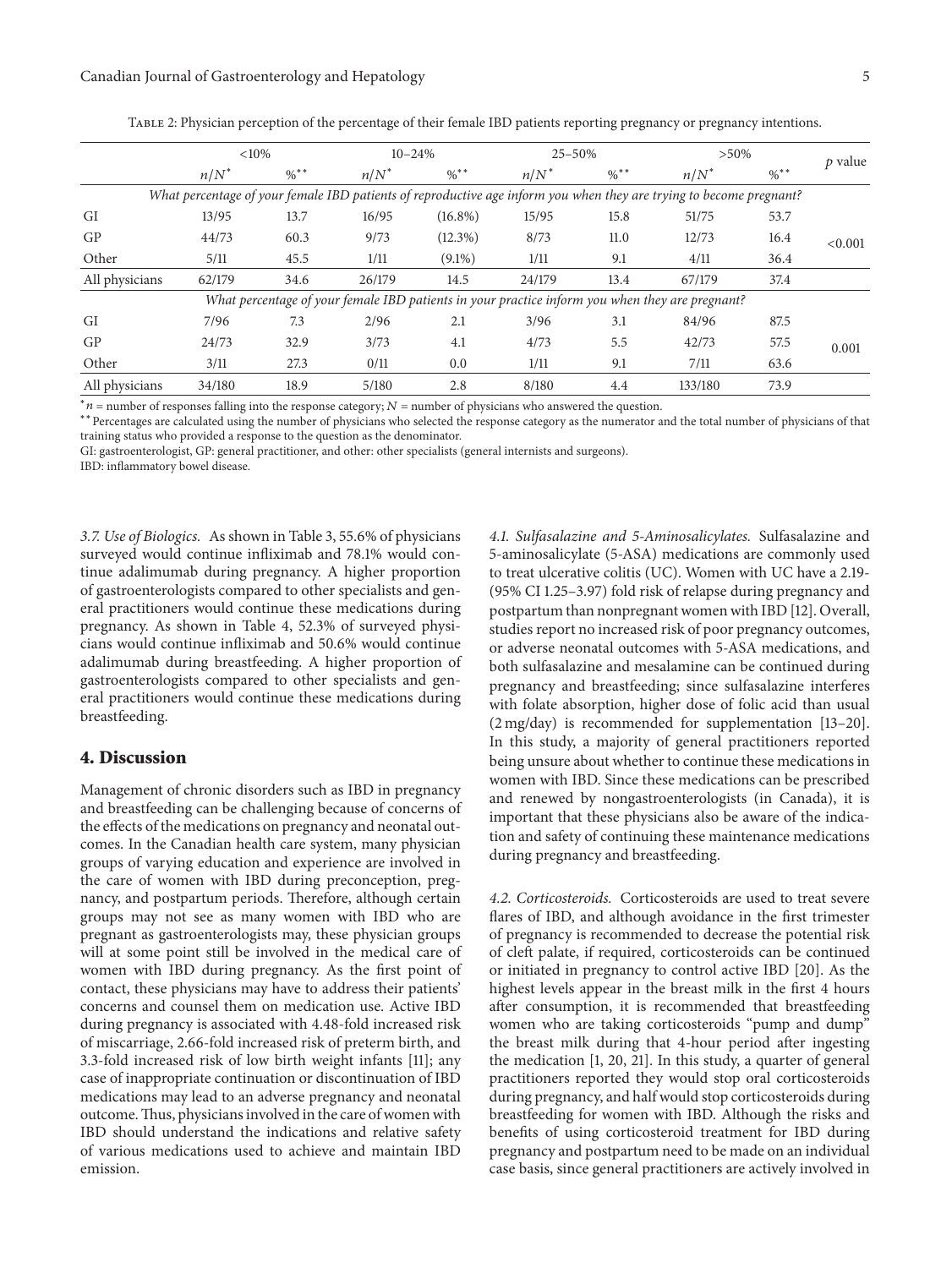|                               | All physicians |                | Gastroenterologists |                  | Other specialists |                  | General practitioners |         | $p$ value |
|-------------------------------|----------------|----------------|---------------------|------------------|-------------------|------------------|-----------------------|---------|-----------|
|                               | $n/N^*$        | $\%$ $^{\ast}$ | $n/N^*$             | $\%$ **          | $n/N^*$           | $\%$ $^{\ast}$   | $n/N^*$               | $\%$ ** |           |
| Sulfasalazine and mesalamine  |                |                |                     |                  |                   |                  |                       |         |           |
| Sulfasalazine                 |                |                |                     |                  |                   |                  |                       |         |           |
| Continue                      | 81/171         | 47.4           | 60/91               | 65.9             | 3/9               | 33.3             | 18/71                 | 25.4    |           |
| Stop                          | 39/171         | 22.8           | 23/91               | 25.3             | 3/9               | 33.3             | 13/71                 | 18.3    | < 0.001   |
| Unsure                        | 51/171         | 29.8           | 8/91                | $8.8\,$          | 3/9               | 33.3             | 40/71                 | 56.3    |           |
| Mesalamine, oral              |                |                |                     |                  |                   |                  |                       |         |           |
| Continue                      | 118/176        | 67.0           | 95/96               | 99.0             | 5/10              | 50.0             | 18/70                 | 25.7    |           |
| Stop                          | 12/176         | 6.8            | 1/96                | 1.0              | $0/10$            | $\boldsymbol{0}$ | 11/70                 | 15.7    | < 0.001   |
| Unsure                        | 46/176         | 26.1           | 0/96                | $\boldsymbol{0}$ | $5/10$            | 50.0             | 41/70                 | 58.6    |           |
| Mesalamine, topical           |                |                |                     |                  |                   |                  |                       |         |           |
| Continue                      | 121/172        | 70.3           | 91/94               | 96.8             | 5/10              | 50.0             | 25/68                 | 36.8    |           |
| Stop                          | 7/172          | 4.1            | 3/94                | 3.2              | 0/10              | $\boldsymbol{0}$ | 4/68                  | 5.9     | < 0.001   |
| Unsure                        | 44/172         | 25.6           | 0/94                | $\boldsymbol{0}$ | $5/10$            | 50.0             | 39/68                 | 57.4    |           |
| Steroids                      |                |                |                     |                  |                   |                  |                       |         |           |
| Prednisone, oral              |                |                |                     |                  |                   |                  |                       |         |           |
| Continue                      | 119/175        | 68.0           | 81/95               | 85.3             | 8/11              | 72.7             | 30/69                 | 43.5    |           |
| Stop                          | 32/175         | 18.3           | 14/95               | 14.7             | $1/\mathrm{11}$   | 9.1              | 17/69                 | 24.6    | < 0.001   |
| Unsure                        | 24/175         | 13.7           | 0/95                | $\boldsymbol{0}$ | 2/11              | 18.2             | 22/69                 | 31.9    |           |
| Prednisone, topical           |                |                |                     |                  |                   |                  |                       |         |           |
| Continue                      | 141/179        | 78.8           | 85/96               | 88.5             | 8/11              | 72.7             | 48/72                 | 66.7    |           |
| Stop                          | 16/179         | 8.9            | 9/96                | 9.4              | $1/11$            | 9.1              | 9/72                  | 8.3     | < 0.001   |
| Unsure                        | 22/179         | 12.3           | 2/96                | 2.1              | 2/11              | 18.2             | 18/72                 | 25.0    |           |
| Budesonide, oral              |                |                |                     |                  |                   |                  |                       |         |           |
| Continue                      | 106/172        | 61.6           | 75/93               | 80.6             | 4/10              | 40.0             | 27/69                 | 39.1    |           |
| Stop                          | 27/172         | 15.7           | 12/93               | 12.9             | 2/10              | 20.0             | 13/69                 | 18.8    | < 0.001   |
| Unsure                        | 39/172         | 22.7           | 6/93                | 6.5              | 4/10              | 40.0             | 29/69                 | 42.0    |           |
| Budesonide, topical           |                |                |                     |                  |                   |                  |                       |         |           |
| Continue                      | 129/172        | 75.0           | 82/92               | 89.1             | 6/10              | 60.0             | 41/70                 | 58.6    |           |
| Stop                          | 12/172         | $7.0$          | 7/92                | 7.6              | 1/10              | 10.0             | 4/70                  | 5.7     | < 0.001   |
| Unsure                        | 31/172         | 18.0           | 3/92                | 3.3              | 3/10              | 30.0             | 25/70                 | 35.7    |           |
| Antibiotics                   |                |                |                     |                  |                   |                  |                       |         |           |
| Ciprofloxacin                 |                |                |                     |                  |                   |                  |                       |         |           |
| Continue                      | 27/176         | 15.3           | 21/95               | 22.1             | 1/10              | 10.0             | 5/71                  | 7.0     |           |
| Stop                          | 127/176        | 72.2           | 66/95               | 69.5             | 9/10              | 90.0             | 52/71                 | 73.2    | 0.016     |
| Unsure                        | 22/176         | 12.5           | 8/95                | $\ \, 8.4$       | $0/10$            | $\boldsymbol{0}$ | 14/71                 | 19.7    |           |
| Metronidazole                 |                |                |                     |                  |                   |                  |                       |         |           |
| Continue                      | 55/175         | 31.4           | 27/95               | 28.4             | 3/11              | 27.3             | 25/69                 | 36.2    |           |
| Stop                          | 96/175         | 54.9           | 61/95               | 64.2             | 8/11              | 72.7             | 27/69                 | 39.1    | 0.003     |
| Unsure                        | 24/175         | 13.7           | 7/95                | $7.4\,$          | $0/11\,$          | $\boldsymbol{0}$ | 17/69                 | 24.6    |           |
| Immunosuppressants            |                |                |                     |                  |                   |                  |                       |         |           |
| Azathioprine/6-mercaptopurine |                |                |                     |                  |                   |                  |                       |         |           |
| Continue                      | 100/175        | 57.1           | 84/94               | 89.4             | $5/11$            | 45.5             | 11/70                 | 15.7    |           |
| Stop                          | 46/175         | 26.3           | $8/94$              | $8.5\,$          | 4/11              | 36.4             | 34/70                 | 48.6    | < 0.001   |

Table 3: Continuation of commonly used IBD medications for women with IBD during pregnancy by physician training status: a survey of practicing Canadian physicians.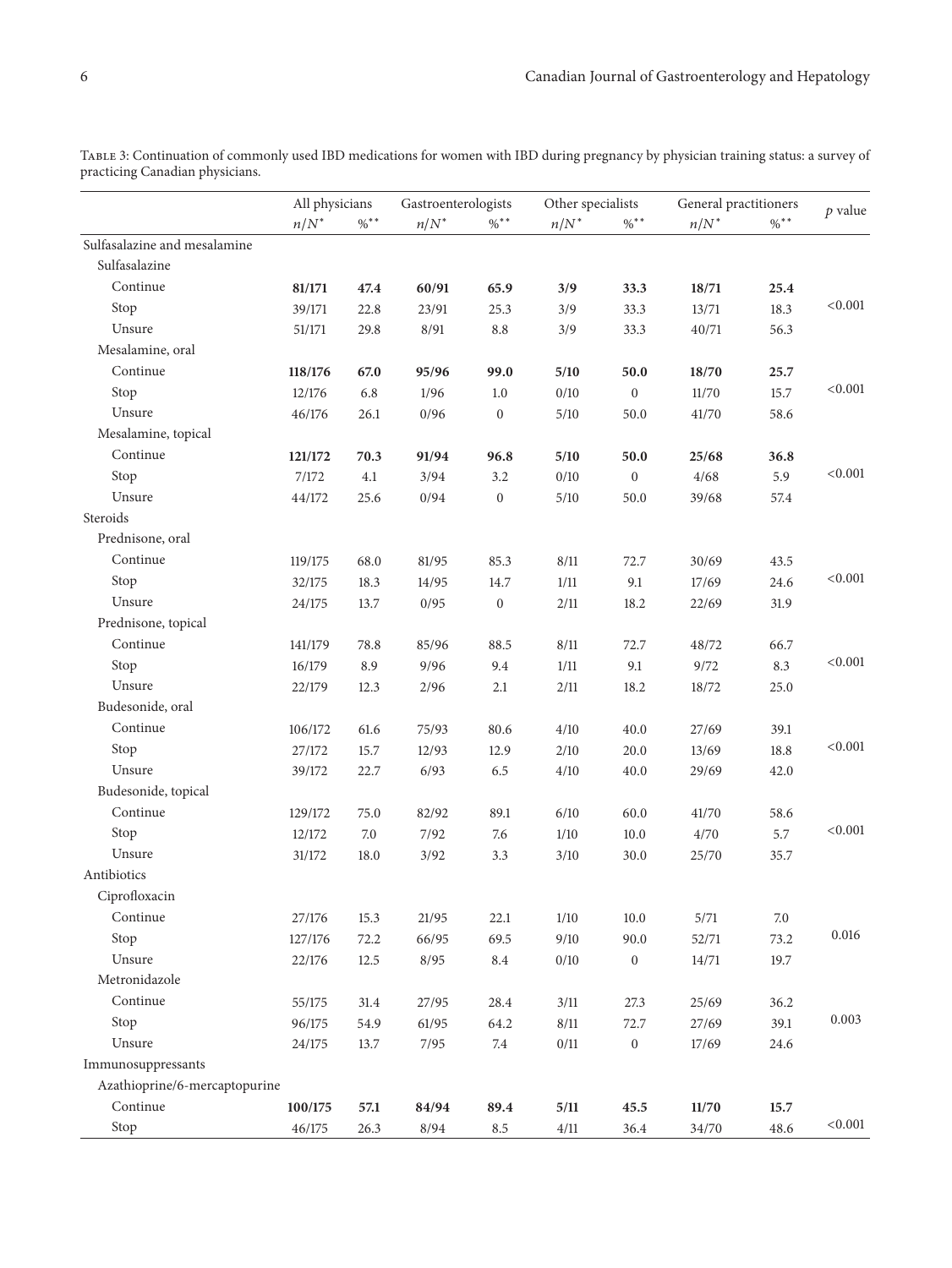|                  |                |                         |                     |         | TABLE 3: Continued. |                         |                       |         |           |
|------------------|----------------|-------------------------|---------------------|---------|---------------------|-------------------------|-----------------------|---------|-----------|
|                  | All physicians |                         | Gastroenterologists |         | Other specialists   |                         | General practitioners |         | $p$ value |
|                  | $n/N^*$        | $\%$ $\hspace{0.1cm}^*$ | $n/N^*$             | $\%$ ** | $n/N^*$             | $\%$ $\hspace{0.1cm}^*$ | $n/N^*$               | $\%$ ** |           |
| Unsure           | 29/175         | 16.6                    | 2/94                | 2.1     | 2/11                | 18.2                    | 25/70                 | 35.7    |           |
| Methotrexate     |                |                         |                     |         |                     |                         |                       |         |           |
| Continue         | 5/177          | 2.8                     | 4/96                | 4.2     | 0/11                | $\Omega$                | 1/70                  | 1.4     |           |
| Stop             | 159/177        | 89.8                    | 90/96               | 93.8    | 10/11               | 90.9                    | 59/70                 | 84.3    | 0.039     |
| Unsure           | 13/177         | 2.8                     | 2/96                | 2.1     | 1/11                | 9.1                     | 10/70                 | 14.3    |           |
| <b>Biologics</b> |                |                         |                     |         |                     |                         |                       |         |           |
| Infliximab       |                |                         |                     |         |                     |                         |                       |         |           |
| Continue         | 99/178         | 55.6                    | 87/96               | 90.6    | 4/11                | 36.4                    | 8/71                  | 11.3    |           |
| Stop             | 39/178         | 21.9                    | 4/96                | 4.2     | 5/11                | 45.5                    | 30/71                 | 42.3    | < 0.001   |
| Unsure           | 40/178         | 22.5                    | 5/96                | 5.2     | 2/11                | 18.2                    | 33/71                 | 46.5    |           |
| Adalimumab       |                |                         |                     |         |                     |                         |                       |         |           |
| Continue         | 96/177         | 54.2                    | 84/95               | 88.4    | 4/11                | 36.4                    | 8/71                  | 11.3    |           |
| Stop             | 37/177         | 20.9                    | 3/95                | 3.2     | 5/11                | 45.5                    | 29/71                 | 40.8    | < 0.001   |
| Unsure           | 44/177         | 24.9                    | 8/95                | 8.4     | 2/11                | 18.2                    | 34/71                 | 47.9    |           |

 $*$  n = number of responses falling into the response category;  $N$  = number of physicians who answered the question.<br>\*\* Percentages are calculated using the number of physicians who selected the category response as the training status who provided a response as the denominator.

GI: gastroenterologist, GP: general practitioner, and other: other specialists (general internists and surgeons).

IBD: inflammatory bowel disease.

Bolded responses are best practice as recommended by expert opinion and guidelines.

these time periods, they should be educated on the importance of early referral to the gastroenterologist to treat active IBD during pregnancy and on the importance of not stopping corticosteroids that were initiated by the gastroenterologist to treat active IBD.

*4.3. Antibiotics: Metronidazole and Ciprofloxacin.* Metronidazole (FDA Class B) and ciprofloxacin (FDA Class C) are commonly used to treat abscesses and fistulae in IBD. Animal studies showed carcinogenic effects from metronidazole, and early studies suggested a risk of cleft lip [18], but this has not been reported in humans [22]. If required, metronidazole can be used during pregnancy [21, 22]. Since metronidazole is excreted in breast milk and prolonged exposure to metronidazole is associated with potential toxicity, it is not recommended during breastfeeding, although if required it can be used with the recommendation of waiting 12 to 24 hours after receiving a dose of metronidazole before breastfeeding [20]. Because of the known risk of arthropathy with the use of ciprofloxacin, avoiding this medication during pregnancy is often recommended [20]; however, metaanalysis of human studies has reported no significant increase in major congenital anomalies, including musculoskeletal problems from the use of ciprofloxacin [23]. Ciprofloxacin is also detectable in the breast milk in small amounts [24], but short-term treatment can be used if indicated [20]. In summary, these antibiotics can be used during pregnancy and breastfeeding if absolutely required, although the best practice is to avoid ciprofloxacin. However, in this study, the majority of physicians surveyed would stop ciprofloxacin (72.2%) and metronidazole (54.9%) for IBD patients during pregnancy, and many would stop ciprofloxacin (49.4%)

and metronidazole (41.5%) during breastfeeding. Improved physician knowledge regarding the indications and relative safety of using these medications if required to treat complications of active IBD during pregnancy and breastfeeding is needed.

*4.4. Immunomodulators: Azathioprine, 6-Mercaptopurine, and Methotrexate.* Although thiopurines are classified as FDA class D drugs because of teratogenicity reported in earlier animal studies, most studies report that the use of azathioprine/6-mercaptopurine during pregnancy in women with IBD is not associated with significant increased risk of preterm birth, low birth weight, neonatal adverse outcomes, or congenital abnormalities [1, 17, 25–31]. Expert opinion is to continue thiopurine use during pregnancy and breastfeeding to maintain remission of disease, especially since a flare is associated with risk of adverse outcomes of pregnancy [1, 20, 21, 31]. Based on a recent international survey, Peyrin-Biroulet et al. reported that 89% of gastroenterologists continue azathioprine until delivery and 9% never use azathioprine during pregnancy [7]. In this Canadian survey study, only 57.7% of physicians surveyed correctly responded that "during pregnancy azathioprine or 6-mercaptopurine can be continued," and 26.3% indicated they would stop these medications during pregnancy.There was a clear difference in the use of these drugs among physician groups; 89.4% of gastroenterologists would continue azathioprine/6-MP during pregnancy compared to only 15.7% of general practitioners. Almost half of the general practitioners indicated they would stop azathioprine/6-mercaptopurine during pregnancy and breastfeeding. Stopping these maintenance medications is known to increase risk of disease flare; thus, it is important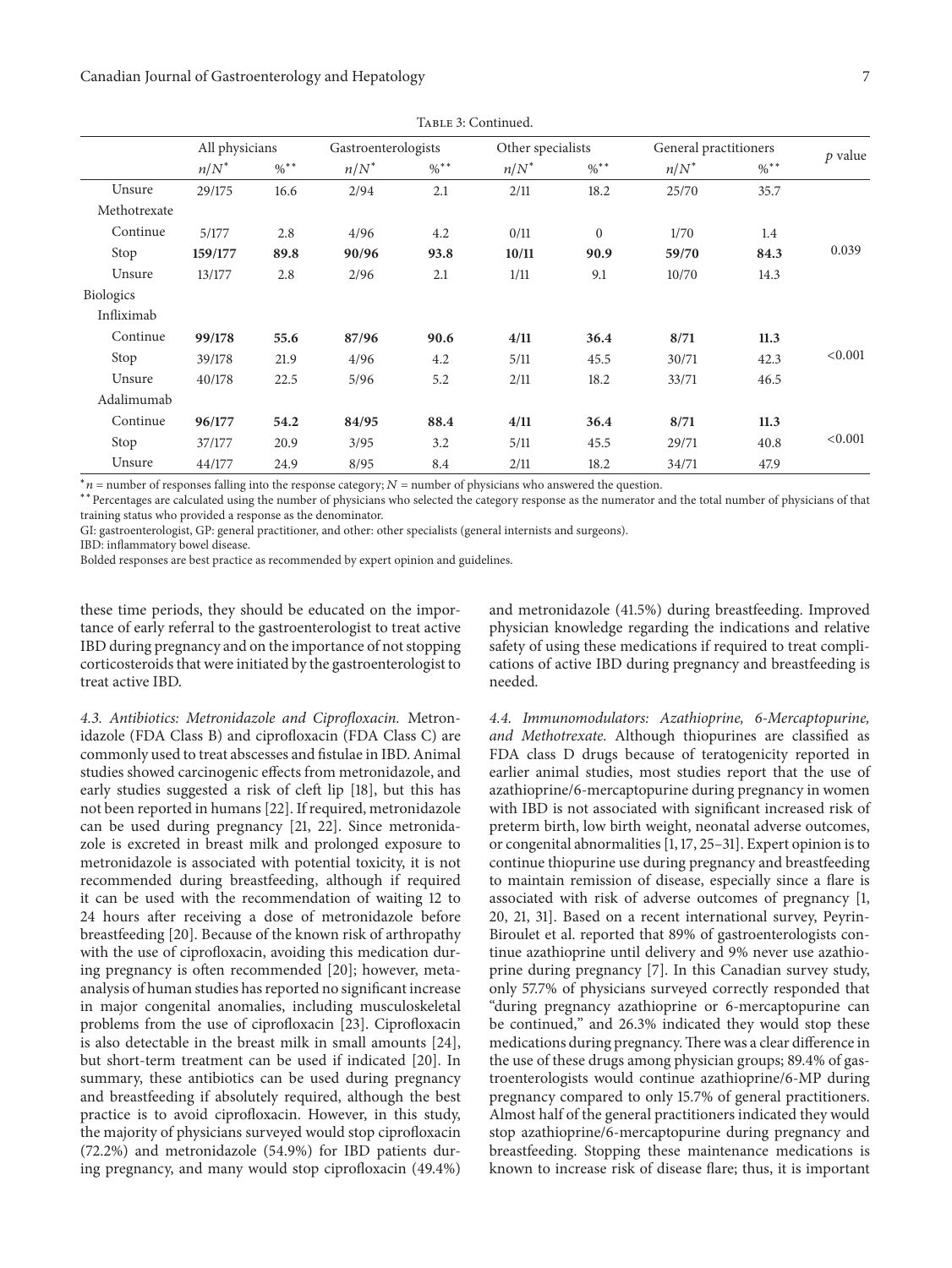|                               | All physicians |         | Gastroenterologists |                  | Other specialists |                  | General practitioners |         | $p$ value |
|-------------------------------|----------------|---------|---------------------|------------------|-------------------|------------------|-----------------------|---------|-----------|
|                               | $n/N^\ast$     | $\%$ ** | $n/N^*$             | $\%$ **          | $n/N^*$           | $\%$ **          | $n/N^*$               | $\%$ ** |           |
| Sulfasalazine and mesalamine  |                |         |                     |                  |                   |                  |                       |         |           |
| Sulfasalazine                 |                |         |                     |                  |                   |                  |                       |         |           |
| Continue                      | 71/176         | 40.3    | 46/94               | 48.9             | 3/10              | 30.0             | 22/72                 | 30.6    |           |
| Stop                          | 45/176         | 25.6    | 31/94               | 33.0             | 4/10              | 40.0             | 10/72                 | 13.9    | < 0.001   |
| Unsure                        | 60/176         | 34.1    | 17/94               | 18.1             | 3/10              | 30.0             | 40/72                 | 55.6    |           |
| Mesalamine, oral              |                |         |                     |                  |                   |                  |                       |         |           |
| Continue                      | 116/179        | 64.8    | 91/96               | 94.8             | 5/11              | 45.5             | 20/72                 | 27.8    |           |
| Stop                          | 11/179         | 6.1     | 2/96                | 2.1              | 2/11              | 18.2             | 7/72                  | 9.7     | < 0.001   |
| Unsure                        | 52/179         | 29.1    | 3/96                | 3.1              | 4/11              | 36.4             | 45/72                 | 62.5    |           |
| Mesalamine, topical           |                |         |                     |                  |                   |                  |                       |         |           |
| Continue                      | 126/178        | 70.8    | 92/96               | 95.8             | 5/10              | 50.0             | 29/72                 | 40.3    |           |
| Stop                          | 7/178          | 3.9     | 2/96                | 2.1              | 1/10              | 10.0             | 4/72                  | 5.6     | < 0.001   |
| Unsure                        | 45/178         | 25.3    | 2/96                | 2.1              | 4/10              | 40.0             | 39/72                 | 54.2    |           |
| Steroids                      |                |         |                     |                  |                   |                  |                       |         |           |
| Prednisone, oral              |                |         |                     |                  |                   |                  |                       |         |           |
| Continue                      | 132/180        | 73.3    | 88/97               | 90.7             | 8/11              | 72.7             | 36/72                 | 50.0    |           |
| Stop                          | 21/180         | 11.7    | 8/97                | 8.2              | 1/11              | 9.1              | 12/72                 | 16.7    | < 0.001   |
| Unsure                        | 27/180         | 15      | 1/97                | 1.0              | 2/11              | 18.2             | 24/72                 | 33.3    |           |
| Prednisone, topical           |                |         |                     |                  |                   |                  |                       |         |           |
| Continue                      | 149/177        | 84.2    | 93/96               | 96.9             | 9/10              | 90.0             | 47/71                 | 66.2    |           |
| Stop                          | 6/177          | 3.4     | 3/96                | 3.1              | $0/10$            | $\boldsymbol{0}$ | 3/71                  | 4.2     | < 0.001   |
| Unsure                        | 22/177         | 12.4    | 0/96                | $\boldsymbol{0}$ | 1/10              | 10.0             | 21/71                 | 29.6    |           |
| Budesonide, oral              |                |         |                     |                  |                   |                  |                       |         |           |
| Continue                      | 121/173        | 69.9    | 84/94               | 89.4             | 6/11              | 54.5             | 31/68                 | 45.6    |           |
| Stop                          | 17/173         | 9.8     | 5/94                | 5.3              | 2/11              | 18.2             | 10/68                 | 14.7    | < 0.001   |
| Unsure                        | 35/173         | 20.2    | 5/94                | 5.3              | 3/11              | 27.3             | 27/68                 | 39.7    |           |
| Budesonide, topical           |                |         |                     |                  |                   |                  |                       |         |           |
| Continue                      | 138/173        | 79.8    | 87/94               | 92.6             | $7/10$            | 70.0             | 44/69                 | 63.8    |           |
| Stop                          | 11/173         | 6.4     | 5/94                | 5.3              | 1/10              | $10.0$           | 5/69                  | 7.2     | < 0.001   |
| Unsure                        | 24/173         | 13.9    | 2/94                | 2.1              | 2/10              | 20.0             | 20/69                 | 29.0    |           |
| Antibiotics                   |                |         |                     |                  |                   |                  |                       |         |           |
| Ciprofloxacin                 |                |         |                     |                  |                   |                  |                       |         |           |
| Continue                      | 51/178         | 28.7    | 32/97               | 33.0             | 2/11              | 18.2             | 17/70                 | 24.3    |           |
| Stop                          | 88/178         | 49.4    | 44/97               | 45.4             | 9/11              | 81.8             | 35/70                 | 50.0    | 0.133     |
| Unsure                        | 39/178         | 21.9    | 21/97               | 21.6             | $0/11$            | $\boldsymbol{0}$ | 18/70                 | 25.7    |           |
| Metronidazole                 |                |         |                     |                  |                   |                  |                       |         |           |
| Continue                      | 63/176         | 35.8    | 30/96               | $31.3\,$         | 3/11              | 27.3             | 30/69                 | 43.5    |           |
| Stop                          | 73/176         | 41.5    | 46/96               | 47.9             | $8/11$            | 72.7             | 19/69                 | 27.5    | 0.014     |
| Unsure                        | 40/176         | 22.7    | 20/96               | 20.8             | 0/11              | $\boldsymbol{0}$ | 20/69                 | 29.0    |           |
| Immunosuppressants            |                |         |                     |                  |                   |                  |                       |         |           |
| Azathioprine/6-mercaptopurine |                |         |                     |                  |                   |                  |                       |         |           |
| Continue                      | 87/176         | 49.4    | 76/95               | 80.0             | $5/11$            | 45.5             | $6/70$                | 8.6     |           |
| Stop                          | 47/176         | 26.7    | 11/95               | 11.6             | 4/11              | 36.4             | 32/70                 | 45.7    | < 0.001   |

Table 4: Continuation of commonly used IBD medications for women with IBD during breastfeeding by physician training status: a survey of practicing Canadian physicians.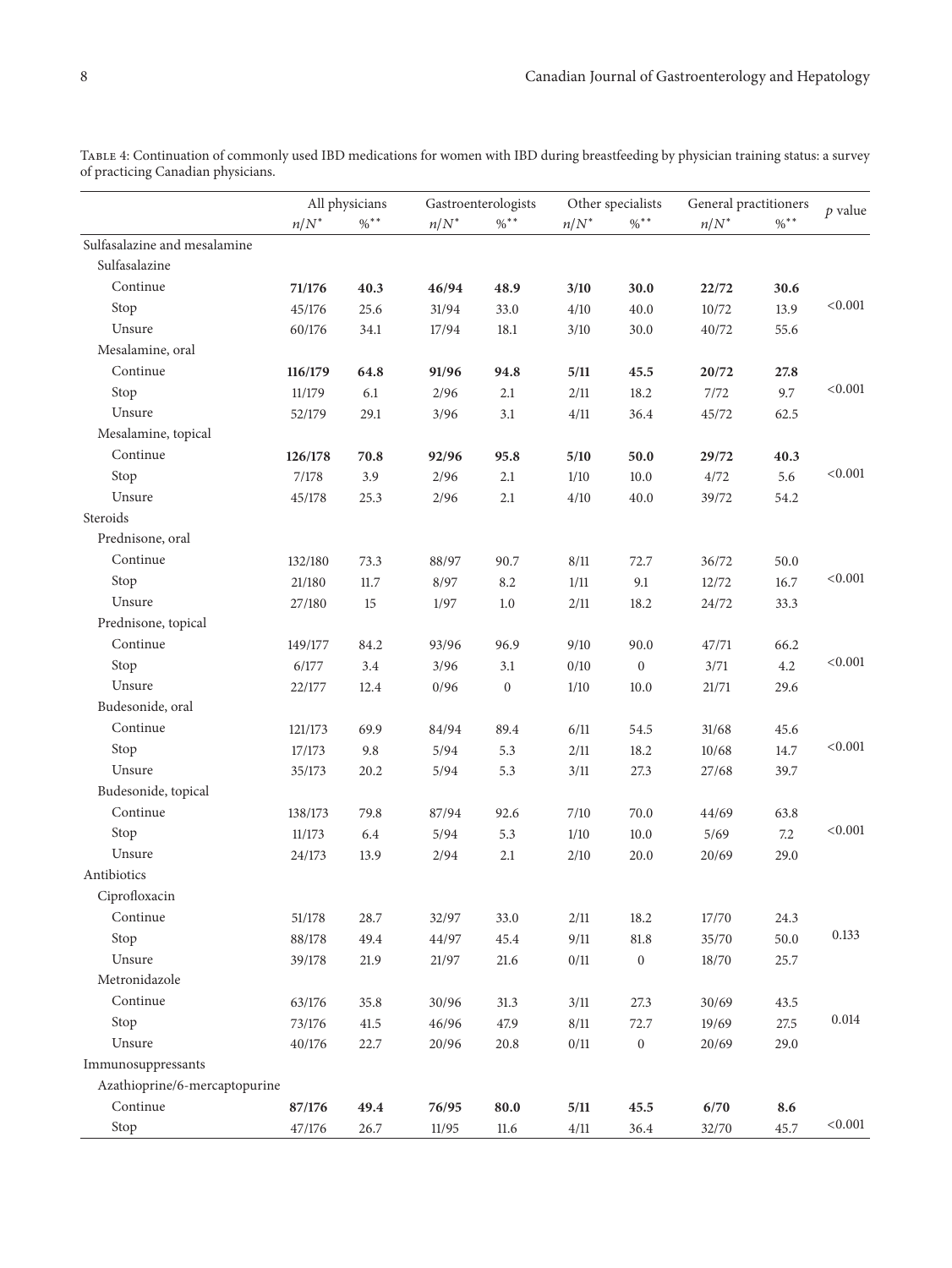| All physicians |         |         | Gastroenterologists |         |              | General practitioners |         | $p$ value |
|----------------|---------|---------|---------------------|---------|--------------|-----------------------|---------|-----------|
| $n/N^*$        | $\%$ ** | $n/N^*$ | $\%$ **             | $n/N^*$ | $\%$ **      | $n/N^*$               | $\%$ ** |           |
| 42/176         | 23.9    | 8/95    | 8.4                 | 2/11    | 18.2         | 32/70                 | 45.7    |           |
|                |         |         |                     |         |              |                       |         |           |
| 15/176         | 8.5     | 13/95   | 13.7                | 0/11    | $\mathbf{0}$ | 2/70                  | 2.9     | 0.004     |
| 122/176        | 69.3    | 68/95   | 71.6                | 10/11   | 90.9         | 44/70                 | 62.9    |           |
| 39/176         | 22.2    | 14/95   | 14.7                | 1/11    | 9.1          | 24/70                 | 34.3    |           |
|                |         |         |                     |         |              |                       |         |           |
|                |         |         |                     |         |              |                       |         |           |
| 92/176         | 52.3    | 83/95   | 87.4                | 4/11    | 36.4         | 5/70                  | 7.1     |           |
| 34/176         | 19.3    | 5/95    | 5.3                 | 5/11    | 45.5         | 24/70                 | 34.3    | < 0.001   |
| 50/176         | 28.4    | 7/95    | 7.4                 | 2/11    | 18.2         | 41/70                 | 58.6    |           |
|                |         |         |                     |         |              |                       |         |           |
| 89/176         | 50.6    | 80/95   | 84.2                | 4/11    | 36.4         | 5/70                  | 7.1     |           |
| 33/176         | 18.2    | 5/95    | 5.3                 | 5/11    | 45.5         | 23/70                 | 32.9    | < 0.001   |
| 54/176         | 30.7    | 10/95   | 10.5                | 2/11    | 18.2         | 42/70                 | 60.0    |           |
|                |         |         |                     |         |              | Other specialists     |         |           |

Table 4: Continued.

\* *n* = number of responses.<br>\*\*Percentages are calculated using the number of physicians who selected the category response as the numerator and the total number of physicians of that training status who provided a response as the denominator.

Bolded responses are best practice as recommended by expert opinion and guidelines.

to educate physicians, in particular, general practitioners, about the relative safety of continuing AZA/6-MP during pregnancy and breastfeeding in IBD.

Methotrexate is another commonly used immunosuppressant for the treatment of IBD. However, it has a known risk of causing miscarriage and congenital malformations; therefore, it is contraindicated during conception and pregnancy and breastfeeding. Patients should discontinue methotrexate for at least 3 to 6 months prior to attempting to conceive [1, 20]. Methotrexate crosses into the breast milk [31] and, because of its toxicity, is contraindicated during breastfeeding [32, 33]. In this study, it is worrisome that 5.6% of surveyed physicians in this study would continue or were unsure about the use of methotrexate during pregnancy, and an even larger proportion, 30.7%, would continue or were unsure about the use of methotrexate during breastfeeding.

There is clearly a need for further education of physicians regarding the indications for the continued use or cessation of immunosuppressant medications such as azathioprine and methotrexate during preconception, pregnancy, and postpartum/breastfeeding time period.

*4.5. Biologics: Infliximab and Adalimumab.* Anti-tumour necrosis factor alpha (anti-TNF- $\alpha$ ) inhibitors, such as infliximab and adalimumab, are commonly used to treat moderate to severe refractory IBD and fistulizing Crohn's disease. Initially infliximab and adalimumab use was reported in a few cases of pregnant women with IBD who did not experience any adverse effects [34–41]. It was previously recommended to stop infliximab and adalimumab at the onset of the third trimester to decrease the amount of placental transport [42– 44]; however, more recent literature shows the placental transfer begins as early as 22–24 weeks of gestation, and thus some experts propose to stop anti-TNF therapy by 24 weeks to minimize fetal exposure (in women with sustained remission) [20, 45]. Since large observational studies, registry studies, and systematic reviews have shown safety for use of anti-TNF medications during pregnancy [44– 49], it is recommended that if a woman with IBD requires anti-TNF therapy during pregnancy and postpartum, these medications may be continued [20, 45]. However, since the neonate may be exposed to anti-TNF medication and it has been detected in infant blood up to 6 months of age, it is recommended that infants exposed to anti-TNF therapy in utero avoid being given live vaccines until after 6 months of age [1, 20]. Studies have shown nil to minimal levels of infliximab and adalimumab in the breast milk and no significant adverse events have been reported in breastfeeding infants whose mothers take these drugs [38, 50–54]. It is thought that any detectable levels in the neonate after delivery may be due to placental transfer during pregnancy [54]. There was a clear lack of knowledge regarding the use of infliximab and adalimumab among physician respondents in this study. Almost 90% of general practitioners surveyed indicated they would stop or were unsure about the use of these biologics during pregnancy and breastfeeding. Even 10% of gastroenterologists indicated they would stop or were unsure about these medications. Thus, there is a need to improve physician knowledge regarding the use of biologics in the treatment of IBD during pregnancy and breastfeeding.

#### **5. Limitations**

Although this is the first published study assessing physician knowledge of the use of IBD medications during pregnancy and breastfeeding, there are a few limitations to the study.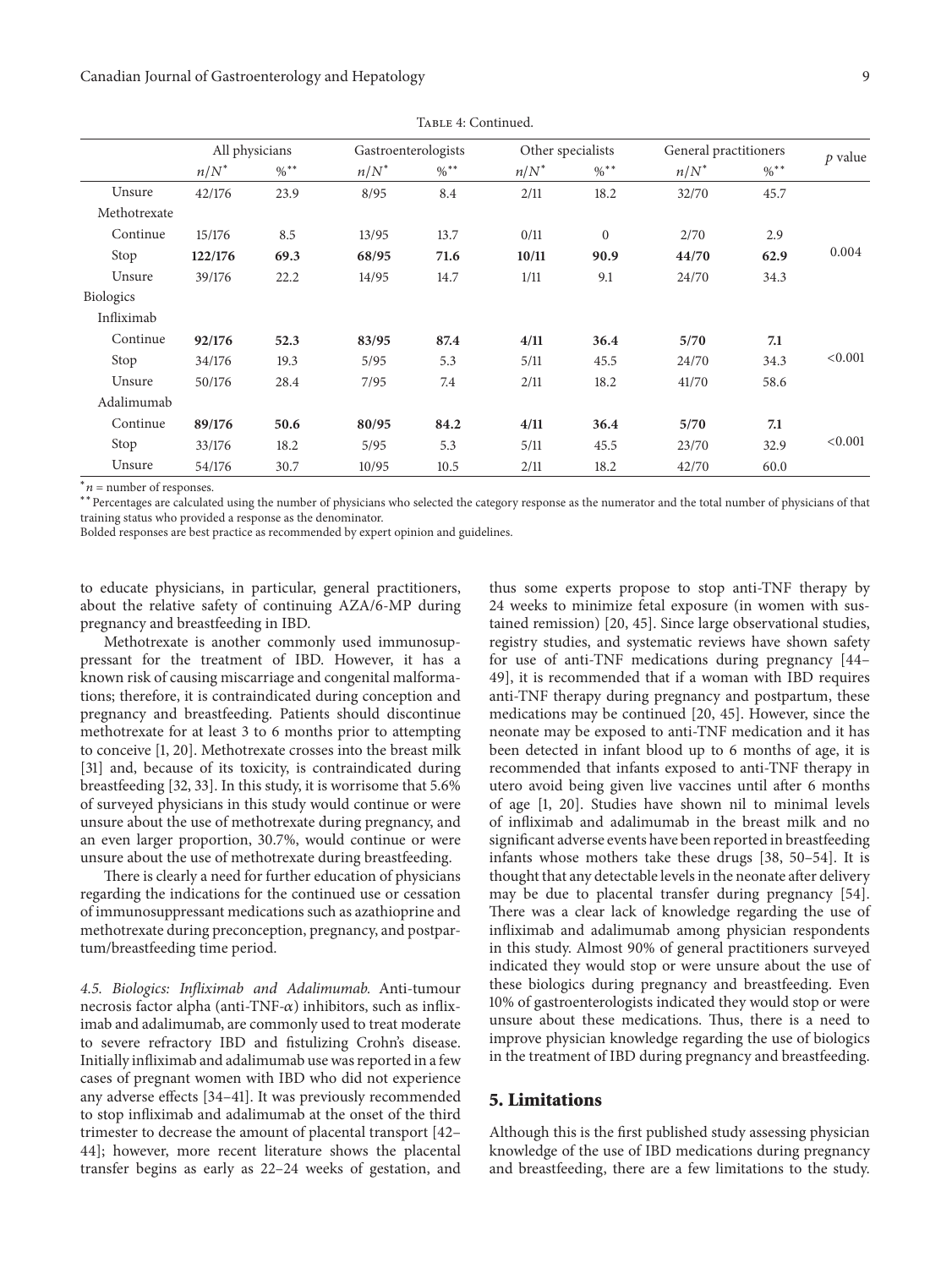The study was designed for the Canadian health care system, in which multiple physician groups (general practitioners, internists, gastroenterologists, and obstetricians) are involved in the care of women with IBD. This study thus focused on practitioners of first point of contact for preconception or pregnant women with IBD (general practitioners, internists, and gastroenterologists), as obstetricians become involved later in pregnancy. We attempted to direct the study invitations to physicians who are involved in the care of women with IBD, by directing recruitment towards Mentoring in IBD attendees, GI for GP attendees, referring physicians to the IBD clinic, and members of CAG. It is possible that there were duplicated invitations as attendees of Mentoring in IBD and the other conferences may be members of CAG as well. However, it is assumed that they would not have responded by completing duplicate surveys. Response rate was low, as is often the case in survey studies. In particular, the response rate from invited general practitioners was only 27%, which may have been due to various factors including lack of interest, or loss of surveys. Future attempts at educational needs assessment surveys may include nonresponder options in order to know which physicians chose not to respond and for what reason. Nevertheless, assuming if the responders were general practitioners who had more interest in the topic than nonresponders, it is concerning regarding the lack of knowledge on these important topics.

A large proportion of respondents (mainly general practitioners) reported seeing fewer than 10 IBD patients each year or having managed no pregnant IBD patients within the previous year (and this may be a reason for deficits in knowledge). However, with an increasing prevalence of IBD in Canada, these physicians will eventually encounter the situation of a female patient with IBD who is preconception or pregnant.They will need to recognize the complex issues of pregnancy in a woman with IBD who may be on immunosuppressants or biologics and who requires medical counselling and appropriate referral to a gastroenterologist and an obstetrician for management of IBD in pregnancy. The results of this survey provide an assessment of a need to further educate physicians who may be involved in the care of women with IBD, so that they are equipped with appropriate knowledge for future encounters and future decision-making regarding the management of IBD during pregnancy and breastfeeding.

Another limitation of the study is that the survey asked physicians in general terms whether they would continue, stop, or were unsure about using the IBD medications during pregnancy or breastfeeding.

It is not known how accurately physicians report their practice patterns; they may be reporting what they believe to be the best practice rather than their actual practice. An attempt to minimize this bias was made by collecting responses anonymously. The attempt to increase response rate by collecting responses anonymously may have resulted in an additional limitation, as nonresponders could not be tracked and thus additional recruitment strategies could be conducted, and nonresponders could not be characterized. In addition, some degree of the apparent knowledge deficit and inappropriate use or cessation of medications may be due to inaccurate responses in completing the questionnaire

(e.g., physicians in a hurry may have misread the question or accidently selected the wrong response). Additionally, in this complex topic, the risks and benefits of each medication may differ with different clinical scenarios and physicians may vary their practice depending on individual patient disease characteristics and concerns in a manner that was not captured by this survey. A limitation of the study is that although the CCPKnow score has been validated by the authors who developed the questionnaire, we had not validated the non-CCPKnow questions regarding medication use for reliability, test-retest, and internal consistency.

A future study of benefit may be a similar investigation of physician IBD medication use and practice patterns based on various clinical case scenarios, or through workshop discussions, to further investigate physician and patient risk/benefit analyses when deciding to continue or stop IBD medications during pregnancy and breastfeeding. Also, this study showed that more gastroenterologists seemed to use IBD medications appropriately compared to other specialists or general practitioners, and as there were more academics in the gastroenterologist group compared to the general practitioner group, the increased knowledge and appropriate IBD medication use may be considered a reflection of more specialized training and clinical experience. However, this would be significant, as in Canada and other health care systems it is the general physicians who tend to be the first point of contact for women who are preconception, pregnant, and breastfeeding, regardless of disease status. Thus, it is still important to assess the level of knowledge and the practice patterns of physicians who are involved in the care of women with IBD and who may influence medication use in these women.

# **6. Future Directions**

Since the year after this survey study was completed, there has been a push towards increased awareness of this complex issue, and several specialized clinics focusing on the preconception, pregnancy, and postpartum management of IBD currently exist in Canada; these include clinics at the University of Calgary, the University of Alberta, and the University of Saskatchewan, with upcoming clinics at various other Canadian institutions. In 2013, interested clinicians and clinical researchers around Canada formed the Maternofetal Outcomes Research in IBD-Canadian Registry (MORe CaRe) in order to optimize the care of women with IBD during the preconception, pregnancy, and postpartum periods. In addition, in 2014, the Canadian Association of Gastroenterology Clinical Practice Guidelines committee initiated development of Clinical Practice Guidelines for the management of IBD and pregnancy, which will be extremely useful and practical for all physicians and health care professionals involved in the care of women with IBD. The consensus statements for the management of IBD in pregnancy have been published and are available for physicians to access [55]. The next step should be knowledge dissemination of these statements and educating clinicians, especially general practitioners, who in Canada and other similar health care systems are the first point of contact for women who are preconception or pregnant.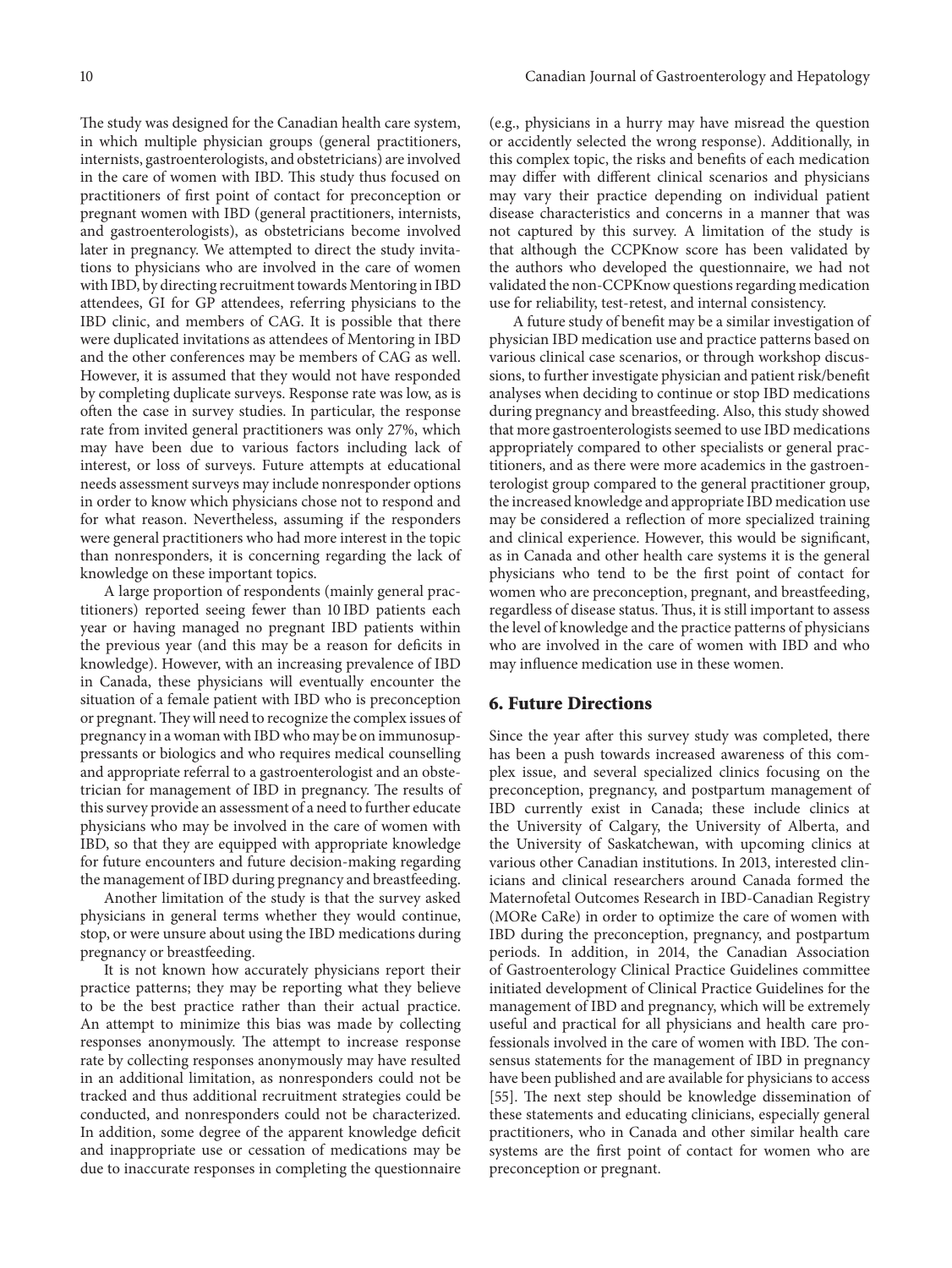Canadian Journal of Gastroenterology and Hepatology 11

Since this field is very complex and expert opinion and guidelines constantly evolve based on the endless availability of new clinical outcomes and safety data regarding the use of IBD medications during pregnancy and breastfeeding, physicians who are involved in the care of women with IBD must continuously be able to recognize the issues surrounding the use of IBD medications during pregnancy and breastfeeding. First point of contact physicians such as general practitioners and internists must be able to recognize IBD activity during pregnancy in order to promptly refer their patient to the gastroenterologist for medication and IBD management, and they must be aware of the risks and benefits of continuing or stopping the various IBD medications before they provide any medication advice to their patients.

Future studies should be conducted assessing the knowledge regarding IBD medication use during pregnancy and breastfeeding among other health care professionals who are involved in the care of pregnant women with IBD, such as obstetricians, midwives, nurses, and pharmacists. Future studies should also assess the optimal method of knowledge translation of this very complex topic to these various health care professionals so that the entire team, including the patient, is on the same care pathway.

## **7. Conclusion**

Physicians have variable knowledge regarding the use of IBD medications during pregnancy and breastfeeding among women with IBD. Gastroenterologists demonstrated a high level of knowledge in accordance with best practice regarding the use of IBD medications during pregnancy and breastfeeding. However, knowledge deficits of nonspecialty physicians (e.g., general practitioners) regarding medications used to treat IBD in pregnant and breastfeeding women should be addressed with targeted educational activities, as these physicians are actively involved in the care of women with IBD during the preconception, pregnancy, and peripartum breastfeeding periods. Further studies addressing the knowledge and practice of providers of health care to women with IBD, including obstetricians, maternal fetal medicine specialists, nurses, midwives, and pharmacists, should be conducted to identify potential knowledge deficits and targets for educational activities.

### **Competing Interests**

The authors have no conflict of interests relative to this study.

## **Authors' Contributions**

Richard Neil Fedorak acts as the article guarantor and contributed to the study design, data collection, data analysis, and manuscript drafting and editing. Vivian Wai-Mei Huang contributed to study design, data collection, data analysis, and manuscript drafting and editing. Hsiu-Ju Chang contributed to data analysis and manuscript editing. Karen Ivy Kroeker contributed to study design, data collection, and manuscript editing. Karen Jean Goodman contributed to

study design, data analysis, and manuscript editing. Kathleen M. Hegadoren and Levinus Albert Dieleman contributed to study design and manuscript editing. All authors have approved the final version of the manuscript.

#### **Acknowledgments**

This research was supported by Alberta Innovates Health Solutions (AIHS) Clinician Researcher Fellowship Award, Alberta Inflammatory Bowel Disease Consortium, Center of Excellence for Gastrointestinal Inflammation and Immunity Research (CEGIIR), and Cecile MacTaggart Summer Studentship.

#### **References**

- [1] S. W. Ng and U. Mahadevan, "Management of inflammatory bowel disease in pregnancy," *Expert Review of Clinical Immunology*, vol. 9, no. 2, pp. 161–174, 2013.
- [2] R. Mountifield, P. Bampton, R. Prosser, K. Muller, and J. M. Andrews, "Fear and fertility in inflammatory bowel disease: a mismatch of perception and reality affects family planning decisions," *Inflammatory Bowel Diseases*, vol. 15, no. 5, pp. 720– 725, 2009.
- [3] R. E. Mountifield, R. Prosser, P. Bampton, K. Muller, and J. M. Andrews, "Pregnancy and IBD treatment: this challenging interplay from a patients' perspective," *Journal of Crohn's and Colitis*, vol. 4, no. 2, pp. 176–182, 2010.
- [4] C. P. Selinger, J. Eaden, W. Selby et al., "Inflammatory bowel disease and pregnancy: lack of knowledge is associated with negative views," *Journal of Crohn's and Colitis*, vol. 7, no. 6, pp. e206–e213, 2013.
- [5] Z. Zelinkova, P. B. Mensink, J. Dees, E. J. Kuipers, and C. J. Van Der Woude, "Reproductive wish represents an important factor influencing therapeutic strategy in inflammatory bowel diseases," *Scandinavian Journal of Gastroenterology*, vol. 45, no. 1, pp. 46–50, 2010.
- [6] I. Blumenstein, E. Herrmann, N. Filmann et al., "Female patients suffering from inflammatory bowel diseases are treated less frequently with immunosuppressive medication and have a higher disease activity. A subgroup analysis of a large multicentre, prospective, internet-based study," *Journal of Crohn's and Colitis*, vol. 5, no. 3, pp. 203–210, 2011.
- [7] L. Peyrin-Biroulet, A. Oussalah, X. Roblin, and M. P. Sparrow, "The use of azathioprine in Crohn's disease during pregnancy and in the post-operative setting: a worldwide survey of experts,"*Alimentary Pharmacology andTherapeutics*, vol. 33, no. 6, pp. 707–713, 2011.
- [8] J. H. Yeung, K. J. Goodman, and R. N. Fedorak, "Inadequate knowledge of immunization guidelines: a missed opportunity for preventing infection in immunocompromised IBD patients," *Inflammatory Bowel Diseases*, vol. 18, no. 1, pp. 34–40, 2012.
- [9] M. Tan, R. H. Holloway, K. Lange, and J. M. Andrews, "General practitioners' knowledge of and attitudes to inflammatory bowel disease," *Internal Medicine Journal*, vol. 42, no. 7, pp. 801– 807, 2012.
- [10] D. Toomey and B. Waldron, "Family planning and inflammatory bowel disease: the patient and the practitioner," *Family Practice*, vol. 30, no. 1, pp. 64–68, 2013.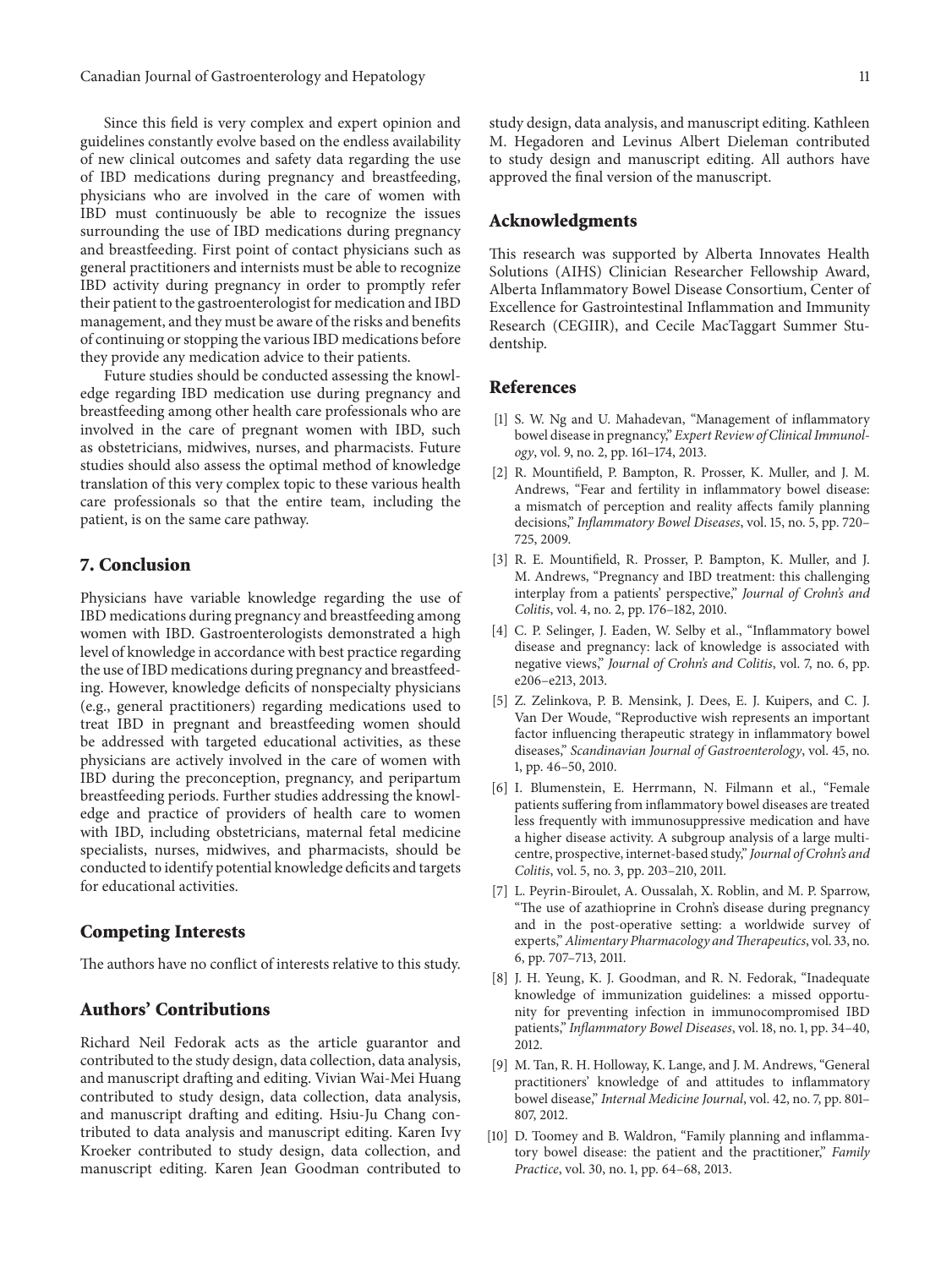- [11] G. Bröms, F. Granath, M. Linder, O. Stephansson, M. Elmberg, and H. Kieler, "Birth outcomes in women with inflammatory bowel disease: effects of disease activity and drug exposure," *Inflammatory Bowel Diseases*, vol. 20, no. 6, pp. 1091–1098, 2014.
- [12] N. Pedersen, A. Bortoli, D. Duricova et al., "The course of inflammatory bowel disease during pregnancy and postpartum: a prospective European ECCO-EpiCom Study of 209 pregnant women," *Alimentary Pharmacology and Therapeutics*, vol. 38, no. 5, pp. 501–512, 2013.
- [13] M. Mogadam, W. O. Dobbins, B. I. Korelitz, and S. W. Ahmed, "Pregnancy in inflammatory bowel disease: effect of sulfasalazine and corticosteroids on fetal outcome," *Gastroenterology*, vol. 80, no. 1, pp. 72–76, 1981.
- [14] F. M. Habal, G. Hui, and G. R. Greenberg, "Oral 5 aminosalicylic acid for inflammatory bowel disease in pregnancy: safety and clinical course," *Gastroenterology*, vol. 105, no. 4, pp. 1057–1060, 1993.
- [15] O. Diav-Citrin, Y.-H. Park, G. Veerasuntharam et al., "The safety of mesalamine in human pregnancy: a prospective controlled cohort study," *Gastroenterology*, vol. 114, no. 1, pp. 23–28, 1998.
- [16] P. Marteau, R. Tennenbaum, E. Elefant, M. Lémann, and J. Cosnes, "Foetal outcome in women with inflammatory bowel disease treated during pregnancy with oral mesalazine microgranules," *Alimentary Pharmacology and Therapeutics*, vol. 12, no. 11, pp. 1101–1108, 1998.
- [17] D. N. Moskovitz, C. Bodian, M. L. Chapman et al., "The effect on the fetus of medications used to treat pregnant inflammatory bowel-disease patients," *The American Journal of Gastroenterology*, vol. 99, no. 4, pp. 656–661, 2004.
- [18] B. Nørgård, L. Pedersen, L. A. Christensen, and H. T. Sørensen, "Therapeutic drug use in women with crohn's disease and birth outcomes: a danish nationwide cohort study," *American Journal of Gastroenterology*, vol. 102, no. 7, pp. 1406–1413, 2007.
- [19] R. Rahimi, S. Nikfar, A. Rezaie, and M. Abdollahi, "Pregnancy outcome in women with inflammatory bowel disease following exposure to 5-aminosalicylic acid drugs: a meta-analysis," *Reproductive Toxicology*, vol. 25, no. 2, pp. 271–275, 2008.
- [20] C. J. van der Woude, S. Ardizzone, M. B. Bengtson et al., "The second European evidenced-based consensus on reproduction and pregnancy in inflammatory bowel disease," *Journal of Crohn's and Colitis*, vol. 9, no. 2, pp. 107–124, 2015.
- [21] O. H. Nielsen, C. Maxwell, and J. Hendel, "IBD medications during pregnancy and lactation," *Nature Reviews Gastroenterology and Hepatology*, vol. 11, no. 2, pp. 116–127, 2014.
- [22] I. Mylonas, "Antibiotic chemotherapy during pregnancy and lactation period: aspects for consideration," *Archives of Gynecology and Obstetrics*, vol. 283, no. 1, pp. 7–18, 2011.
- [23] B. Bar-Oz, M. E. Moretti, R. Boskovic, L. O'Brien, and G. Koren, "The safety of quinolones—a meta-analysis of pregnancy outcomes," *European Journal of Obstetrics & Gynecology and Reproductive Biology*, vol. 143, no. 2, pp. 75–78, 2009.
- [24] D. K. Gardner, S. G. Gabbe, and C. Harter, "Simultaneous concentrations of ciprofloxacin in breast milk and in serum in mother and breast-fed infant," *Clinical Pharmacy*, vol. 11, no. 4, pp. 352–354, 1992.
- [25] A. Francella, A. Dyan, C. Bodian, P. Rubin, M. Chapman, and D. H. Present, "The safety of 6-mercaptopurine for childbearing patients with inflammatory bowel disease: a retrospective cohort study," *Gastroenterology*, vol. 124, no. 1, pp. 9–17, 2003.
- [26] V. Langagergaard, L. Pedersen, M. Gislum, B. Nørgard, and H. T. Sørensen, "Birth outcome in women treated with azathioprine

or mercaptopurine during pregnancy: a Danish nationwide cohort study," *Alimentary Pharmacology and Therapeutics*, vol. 25, no. 1, pp. 73–81, 2007.

- [27] J. Coelho, L. Beaugerie, J. F. Colombel et al., "Pregnancy outcome in patients with inflammatory bowel disease treated with thiopurines: cohort from the CESAME Study," *Gut*, vol. 60, no. 2, pp. 198–203, 2011.
- [28] O. Stephansson, H. Larsson, L. Pedersen et al., "Congenital abnormalities and other birth outcomes in children born to women with ulcerative colitis in Denmark and Sweden," *Inflammatory Bowel Diseases*, vol. 17, no. 3, pp. 795–801, 2011.
- [29] L. Shim, G. D. Eslick, A. A. Simring, H. Murray, and M. D. Weltman, "The effects of azathioprine on birth outcomes in women with inflammatory bowel disease (IBD)," *Journal of Crohn's and Colitis*, vol. 5, no. 3, pp. 234–238, 2011.
- [30] M. J. Casanova, M. Chaparro, E. Domench et al., "Safety of thiopurines and anti-TNF- $\alpha$  drugs during pregnancy in patients with inflammatory bowel disease," *American Journal of Gastroenterology*, vol. 108, no. 3, pp. 433–440, 2013.
- [31] M. Akbari, S. Shah, F. S. Velayos, U. Mahadevan, and A. S. Cheifetz, "Systematic review and meta-analysis on the effects of thiopurines on birth outcomes from female and male patients with inflammatory bowel disease," *Inflammatory Bowel Diseases*, vol. 19, no. 1, pp. 15–22, 2013.
- [32] M. E. Lloyd, "The effects of methotrexate on pregnancy, fertility and lactation," *Quarterly Journal of Medicine*, vol. 92, pp. 551– 563, 1999.
- [33] C. O. Drugs, "The transfer of drugs and other chemicals into human milk," *Pediatrics*, vol. 108, no. 3, pp. 776–789, 2001.
- [34] R. Arsenescu, V. Arsenescu, and W. J. S. de Villiers, "TNF- $\alpha$  and the development of the neonatal immune system: implications for inhibitor use in pregnancy," *American Journal of Gastroenterology*, vol. 106, no. 4, pp. 559–562, 2011.
- [35] U. Mahadevan, S. Kane, W. J. Sandborn et al., "Intentional infliximab use during pregnancy for induction or maintenance of remission in Crohn's disease," *Alimentary Pharmacology and Therapeutics*, vol. 21, no. 6, pp. 733–738, 2005.
- [36] L. Vesga, J. P. Terdiman, and U. Mahadevan, "Adalimumab use in pregnancy," *Gut*, vol. 54, no. 6, article 890, 2005.
- [37] D. S. Mishkin, W. Van Deinse, J. M. Becker, and F. A. Farraye, "Successful use of adalimumab (Humira) for Crohn's disease in pregnancy," *Inflammatory Bowel Diseases*, vol. 12, no. 8, pp. 827– 828, 2006.
- [38] E. A. Vasiliauskas, J. A. Church, N. Silverman, M. Barry, S. R. Targan, and M. C. Dubinsky, "Case report: evidence for transplacental transfer of maternally administered infliximab to the newborn," *Clinical Gastroenterology and Hepatology*, vol. 4, no. 10, pp. 1255–1258, 2006.
- [39] A. Tursi, "Effect of intentional infliximab use throughout pregnancy in inducing and maintaining remission in Crohn's disease," *Digestive and Liver Disease*, vol. 38, no. 6, pp. 439–440, 2006.
- [40] E. Angelucci, A. Cocco, A. Viscido, and R. Caprilli, "Safe use of infliximab for the treatment of fistulizing Crohn's disease during pregnancy within 3 months of conception," *Inflammatory Bowel Diseases*, vol. 14, no. 3, pp. 435–436, 2008.
- [41] A. Aratari, G. Margagnoni, M. Koch, and C. Papi, "Intentional infliximab use during pregnancy for severe steroid-refractory ulcerative colitis," *Journal of Crohn's and Colitis*, vol. 5, no. 3, p. 262, 2011.